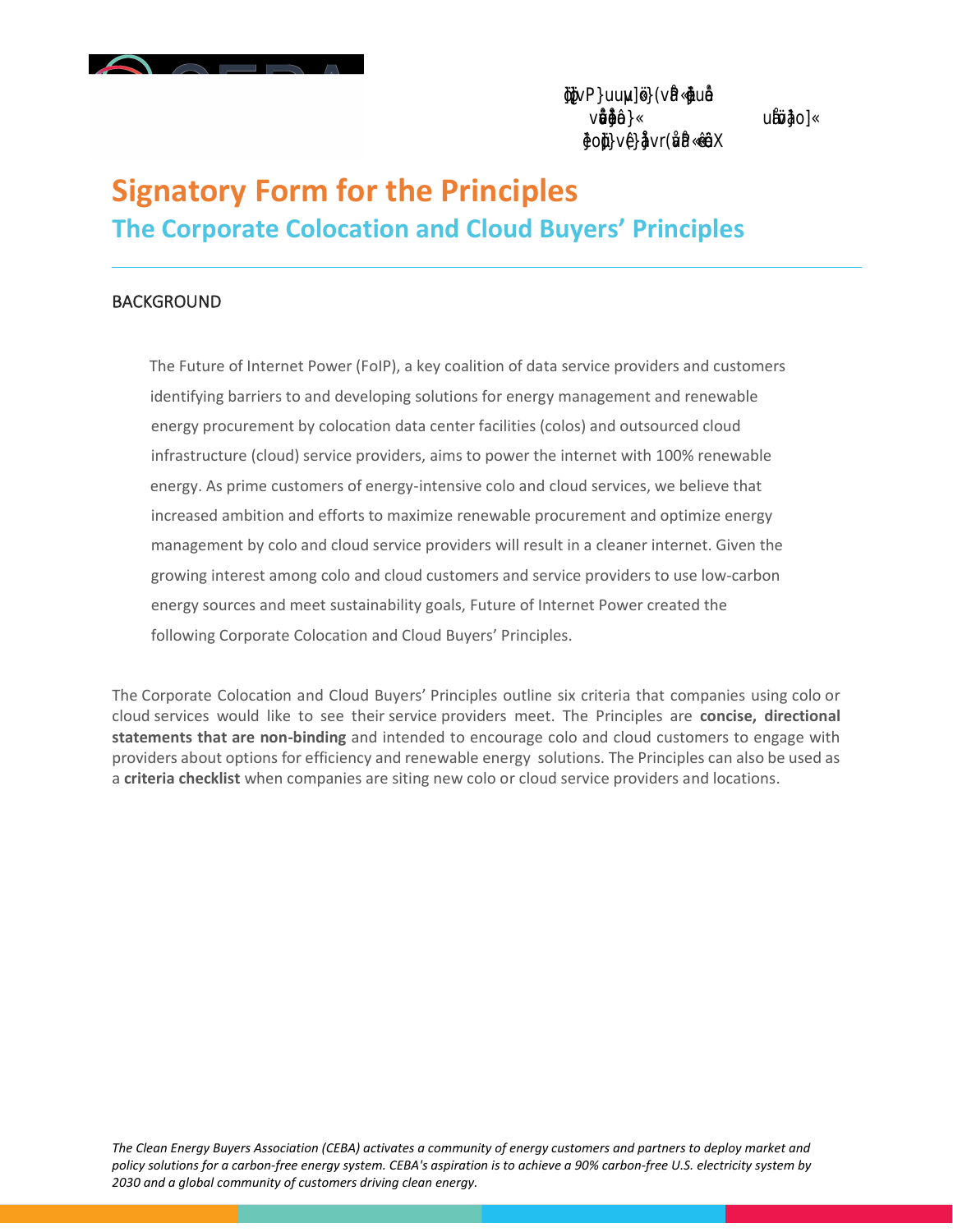# The Corporate Colocation and Cloud Buyers' Principles

As customers of colocation and cloud services, we agree that the following principles, if followed by colocation and cloud service providers, will help us meet our sustainability goals. We will give preference to providers who do the following:



### NEW SIGNATORY CONFIRMATION

agrees to support the Corporate Colocation and Cloud Buyers' Principles by giving preference to colo and cloud service providers that meet the six criteria and show their support for maximizing renewable energy solutions in data centers.

| <b>SIGNATURE</b> |  |
|------------------|--|
| Company:         |  |
| Name:            |  |
| Title:           |  |
| Signature:       |  |
| Date:            |  |

*The Clean Energy Buyers Association (CEBA) activates a community of energy customers and partners to deploy market and policy solutions for a carbon-free energy system. CEBA's aspiration is to achieve a 90% carbon-free U.S. electricity system by 2030 and a global community of customers driving clean energy.*